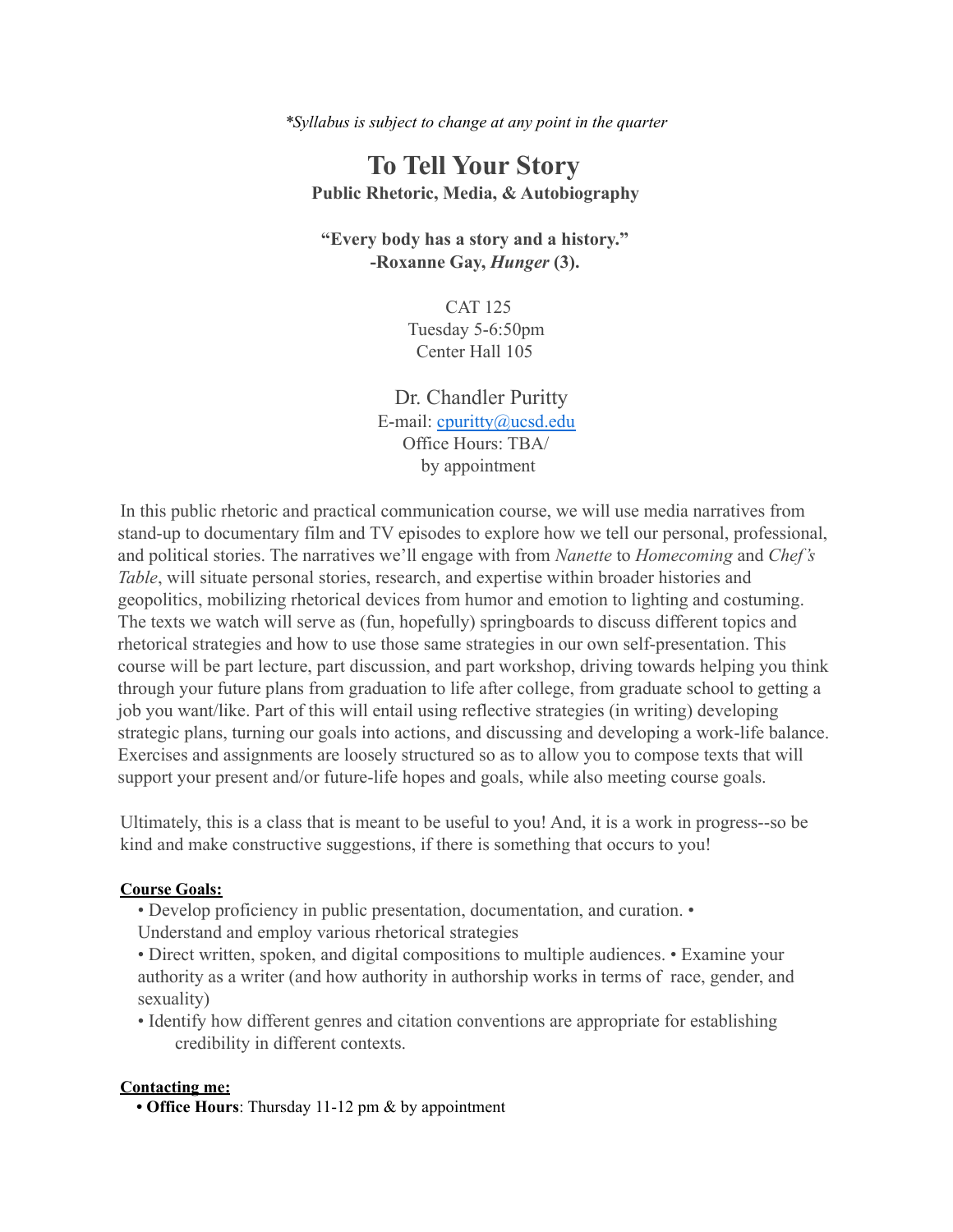### **• E-mail:** cpuritty@ucsd.edu

\*The best way to contact me (aside from office hours) is via e-mail. I ask that you expect and allow 48 hours for me to respond. If you do not hear back from me within that window, please email again and politely remind me about your message. Please note that I do not respond to emails Friday mornings-Sunday Evenings.

### **Your TAs & Section Schedule**

|            |       |            |            | ги пссигсэ мигрс нг сентег тоэ, ан эссионэ мигрс нг сентег дот |                   |
|------------|-------|------------|------------|----------------------------------------------------------------|-------------------|
| <b>CAT</b> | 125A  | TU         | $5 - 6:50$ | <b>CHANDLER</b><br><b>PURITTY</b>                              | cpuritty@ucsd.edu |
| A01        | 73316 | <b>TTH</b> | $9 - 9:50$ | <b>ADRIENNE</b><br><b>HERR</b>                                 |                   |
| A02        | 73317 | <b>TTH</b> | 10-10:50   | <b>ADRIENNE</b><br><b>HERR</b>                                 | aherr@ucsd.edu    |
| A03        | 73318 | <b>TTH</b> | 11-11:50   | <b>SUMAYA</b><br><b>BECK</b>                                   |                   |
| A04        | 73319 | <b>TTH</b> | 12-12:50   | <b>SUMAYA</b><br><b>BECK</b>                                   | sbeck@ucsd.edu    |
| A05        | 73320 | <b>TTH</b> | $1-1:50$   | <b>CHEYENNE</b><br><b>AVILLA</b>                               |                   |
| A06        | 73321 | <b>TTH</b> | $2 - 2:50$ | <b>CHEYENNE</b><br><b>AVILLA</b>                               | cravila@ucsd.edu  |
| A07        | 73322 | <b>TTH</b> | $3 - 3:50$ | <b>SAMUEL</b><br><b>RIDGE</b>                                  |                   |
| A08        | 73323 | <b>TTH</b> | $4 - 4:50$ | <b>SAMUEL</b><br><b>RIDGE</b>                                  | siridge@ucsd.edu  |

|  | All Lectures will be in Center 105, all sections will be in Center 204 |  |
|--|------------------------------------------------------------------------|--|
|  |                                                                        |  |

# **Required Texts & Technology**

- Netflix subscription, weeks 2-6 (30 days free)
- Access to Canvas
- Notebook & Writing Utensil
- Recommended: *They Say, I Say CAT Edition*

### **Big things to know & keep in mind (policy-wise) …**

- *• For complete CAT policies on attendance, Turnitin, and more please click here.*
- Attendance: *in lecture, please sit with your discussion section*. Your TA will take your attendance in lecture (sometimes just by roll but also by collecting discussion questions and quiz responses). Missing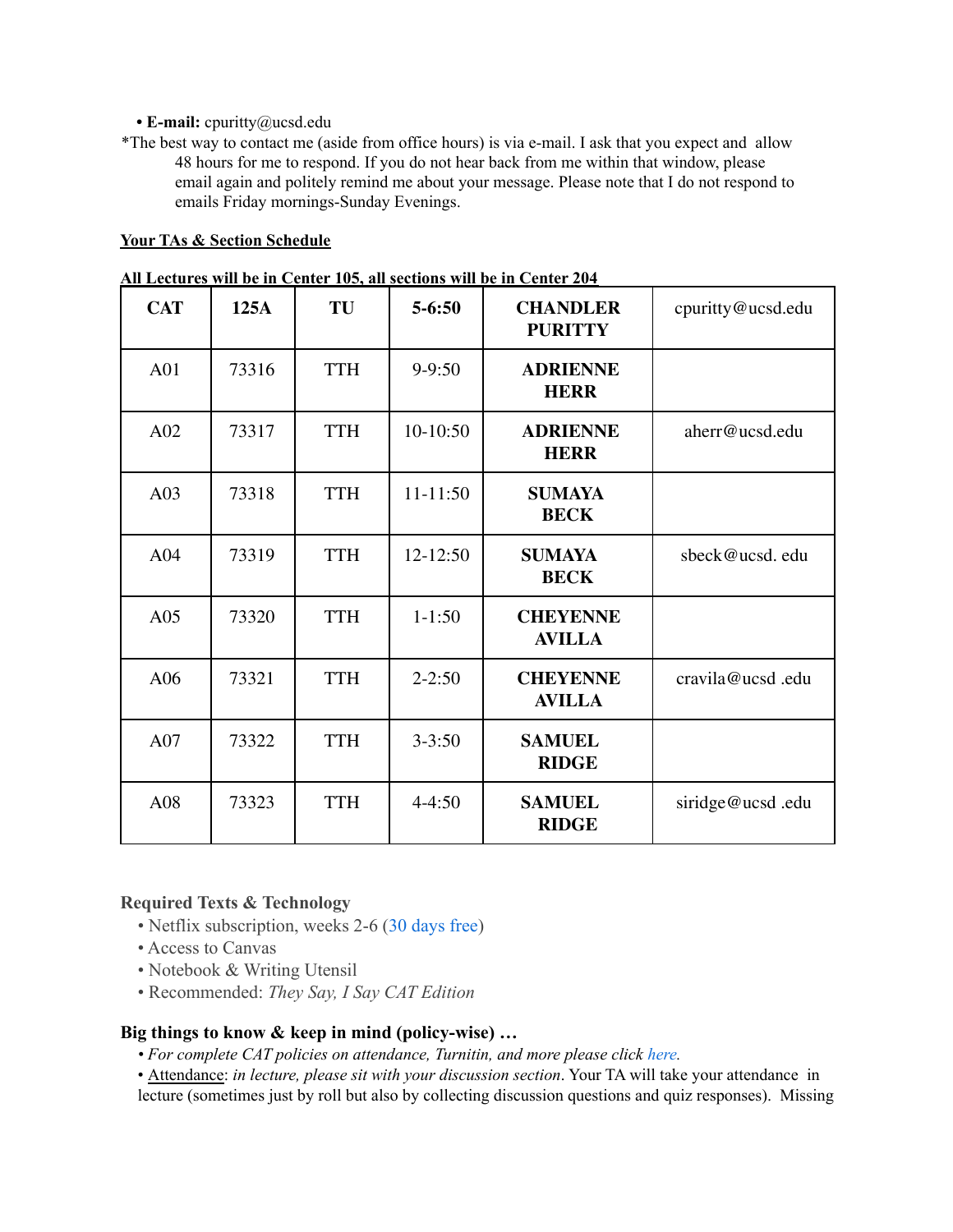more than four class sessions, either lectures or sections, will result in deducting ⅓ of a letter grade off your final course grade (i.e. an A- would become a  $B+$ ). Missing 8 or more classes (i.e. 2 weeks of class), is grounds for failing the course. Excessive tardiness will also impact your grade and may be grounds for an absence.

• Turning in Assignments: All assignments are due by the day and time marked on the syllabus. Unless otherwise noted, all assignments will be due electronically (via Turnitin).

• Late work: We will accept late work for three days after it is due. For each day it is late, we will deduct ⅓ a letter grade. The maximum deducted will be 1 full letter grade. After that (i.e. after 3 days) you receive an F/0. Work more than three days late, will result in a failing grade for the assignment. If you are concerned you will miss a deadline, please contact your TA at least 48 hours before the assignment is due to work out a new deadline. (We will not give extensions retroactively)

• Lectures for this class will not posted on the course website. However, I will regularly post articles, ideas, and screening questions related to the course and the week's topics.

#### **Peer Review, Self-Evaluation, and Reflection**

Self-assessment, reflection, and collaboration are core components of the first year writing program at UCSD. In this class (and CAT broadly), you will do a fair amount of peer review, revision, working in groups, and reflection on your work. That is, be prepared both to receive and offer constructive criticism and re-work your writing, presentations, etc.

• Peer Review will happen regularly, so be prepared to work with your peers and offer constructive critique and receive feedback.

• Revision will be a crucial component of each major assignment. Failure to revise an assignment and/or participate in peer review will lower your final assignment grade by ⅓ a letter grade. • Self-Evaluations and Reflections are also a crucial part of this course. I will ask you do reflections on your work throughout the term and a final reflective portfolio. If you fail to do a reflection, it will lower your final assignment grade by ⅓ a letter grade.

• Grade Contesting Policy (Must be done before Monday of Week 10)

#### **A Note on Attendance, Participation, and Class Citizenship**

This course functions best only through your consistent attendance and participation in both lecture and discussion section. This means you need to consistently show up to class prepared--having done the week's readings and screenings--and ready to engage in open and constructive dialogue.

A note on class citizenship and community: Please note that in this class, we will discuss the politics of race and gender, among other intersections of identity, such as class and sexuality. These conversations can be difficult, thus, I expect you to practice respect, listening, patience, and kindness with and towards each other. This includes how you speak to both me (your professor), your TA, and your fellow classmates. In this course, your ideas may be challenged and I ask that you are open to that challenge, meeting it with intellectual curiosity, respect for others' ideas and experiences, and empathy. I believe that ethical argumentation is imperative to a civil and just society and that is a value that I hope we form, instill, and engage with in this course. This is all to say, disagree with each other, with me, with your TA, but do so in a way that respectfully engages the other person's ideas.

If you are anxious about speaking in class, please let your TA know ASAP. Our goal is to get everyone talking and engaged because that is how we will all learn best! My hope in this course is that you learn something cool (about media! And, writing! And, storytelling!), while also learning key skills from asking good questions to drafting and writing that will help you succeed in college and the workplace more broadly.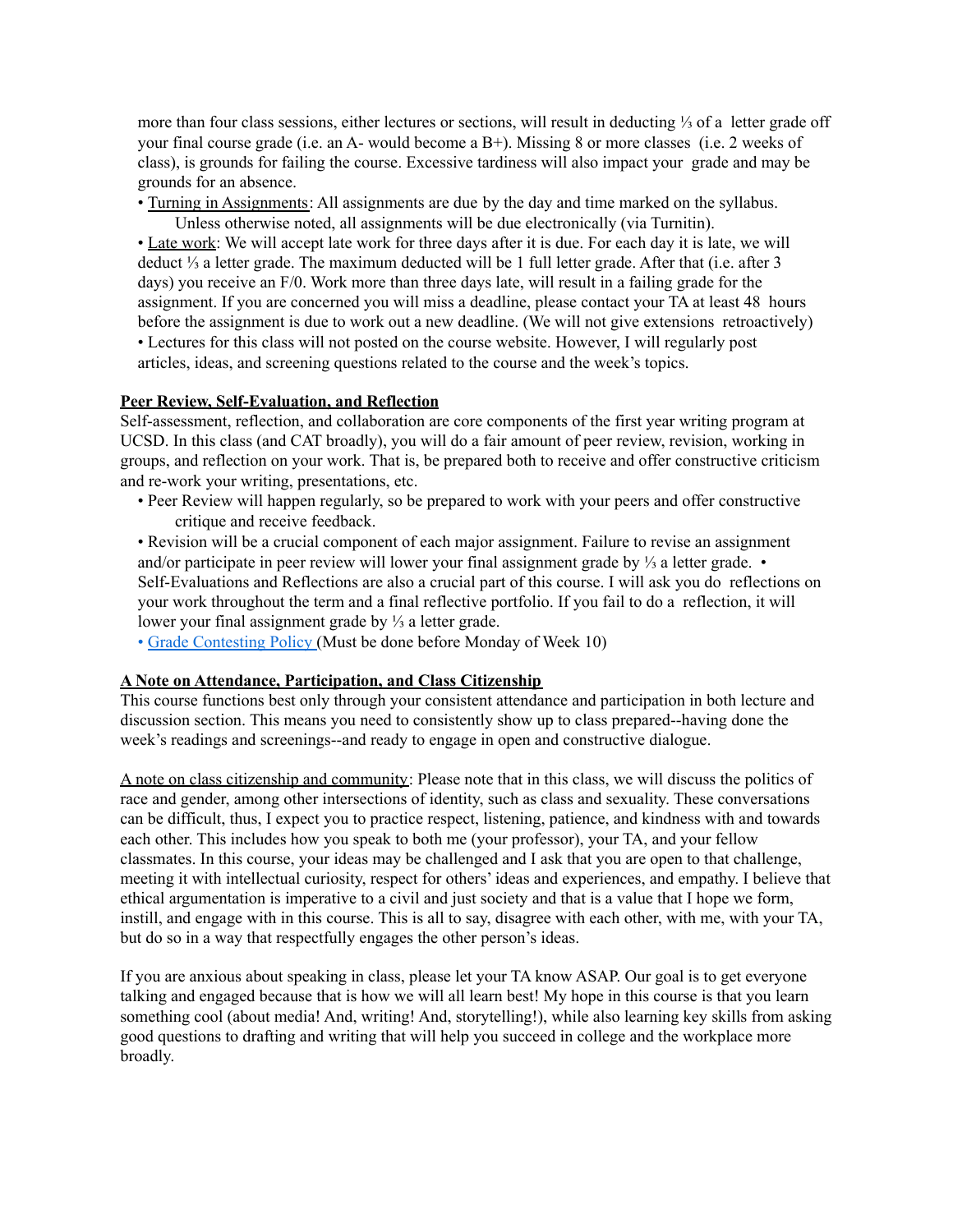## **Discrimination and Harassment**

UCSD does not discriminate on the basis of race, color, age, religion, national origin, sex, marital status, sexual orientation, disability, or status as a U.S. veteran. This class adheres to those guidelines. Alternative viewpoints are welcome in this classroom. *However, statements that are deemed racist, sexist, classist, ableist, homophobic, or otherwise discriminatory toward others in the class will not be tolerated and students will be asked to leave.* Students come from a wide variety of backgrounds and possess a diverse array of values and beliefs and the classroom must be a safe space to discuss opinions and ideas. As such, I will not tolerate harassment of any kind in my classroom.

## **Americans with Disabilities Act (ADA)**

Students requesting accommodations for this course due to a disability should (if needed) provide a current Authorization for Accommodation (AFA) letter issued by the Office for Students with Disabilities (OSD) which is located in University Center 202 behind Center Hall. Students are then required to present their AFA letters to Faculty (please make arrangements to contact your professor privately) and to the OSD Liaison in the department in advance so that accommodations may be arranged. No retroactive accommodations can be provided. The CAT OSD liaison is Lynette Brossard: lbrossard@ucsd.edu.

## **Academic Integrity**

UCSD has a university-wide Policy on Integrity of Scholarship, published annually in the General Catalog, and online https://academicintegrity.ucsd.edu/. All students must read and be familiar with this Policy. All suspected violations of academic integrity will be reported to UCSD's Academic Integrity Coordinator. Students found to have violated UCSD's standards for academic integrity may include suspension or dismissal, and academic sanctions may include failure of the assignment or failure of the course.

# **Grading Schema**

The Culture, Art, and Technology Program of Sixth College makes use of a set grading schema, which means that certain letter grades correspond to specific numerical grades. This schema prevents grade inflation and point bargaining. All major assignments (those with a draft and final submission) and participation will be assessed according to the grading schema.

# **Assignments**

Quick note: All assignments must be original work created for this class and should ascribe to UCSD's policy of academic integrity. All major assignments will be graded using the CAT 125 Rubric.

Quick note #2: Please make sure you refresh the assignment pages before you start working on them. The assignments are live documents and I will revise them as the course goes along (so, until I go over them in lecture, they are a somewhat in motion).

- **• Resume/CV**--10%
- **• Personal Narrative** -- 25%
- **• Public Performance 101** -- 25%
- **• Final Reflection** -- 10%
- **• Participation** -- 10%
- **• Reflective Journals (4)** -- 20%

Journal assignments will provide space for you to reflect on what you are interested in (in life, in career, etc.); imagine the possibilities attached to those ideas; and to reflect on the discussions we have in class and the media we consume. Entries should be 250-400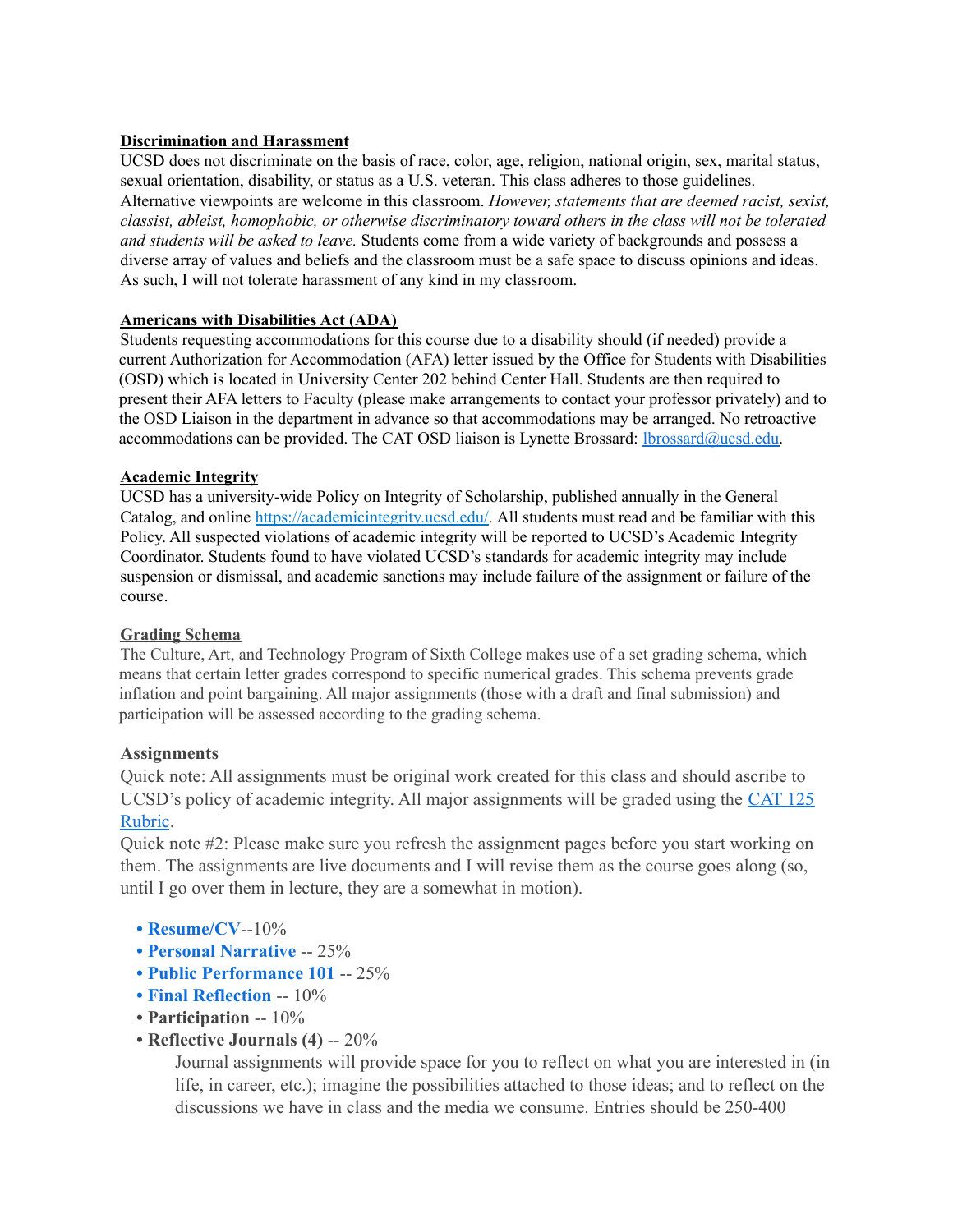words each and prompts are below in the syllabus. (Pass/Fail)

**• Extra Credit:** if 90% or more of your section fills out the CAPES, then the whole section receives  $+\frac{1}{3}$  on the Final Portfolio.

# **Course Calendar**

*Please note readings and screenings are liable to change as the class progresses. I will never add additional readings or assignments, but may revise and substitute what is already here (If I change* anything, I will give you lots of notice and reminders!). All screenings and readings should be done before you arrive at lecture and/or section the day that they are on the calendar (unless stated otherwise). If you *have readings that you think would be a great fit, please send them my way!*

**Weeks 1-5:** The first half of this course asks you to turn inward and the authors we read and media we watch will demonstrate ways to do this, particularly incorporating personal experience and memoir into broader political conversations. These narratives are all meant as fodder for thinking about how you narrate your own life, experience, and movement through the world and how those stories are both political and powerful.

**Weeks 6-10:** The second half of this course turns those same conversations outward, considering how to tell politically impactful stories on topics of your choice. This part of the course asks you to take what you are concerned about, do some research, and then practice how you inform and persuade an audience (i.e. this class) about a topic near and dear to your heart/mind/passion.

| Week #                       | Part 1<br>(Lecture $\&$<br><b>Discussion: Other</b><br><b>People's Stories)</b> | Part 2<br>(Writing Stuff &<br>Workshopping &<br><b>Connection to</b><br><b>Your Stories)</b>                                                                                                                   | <b>Assignments (all</b><br>due by Friday at<br>$11:59$ pm)                                                                                                                                                                     |
|------------------------------|---------------------------------------------------------------------------------|----------------------------------------------------------------------------------------------------------------------------------------------------------------------------------------------------------------|--------------------------------------------------------------------------------------------------------------------------------------------------------------------------------------------------------------------------------|
| <b>Week 1: Introductions</b> | Welcome &<br>Introduction to 125                                                | In-class: "The Power"<br>of Vulnerability"<br>Recommended:<br>Sarah Todd, "What<br><b>Rescue Dogs Can</b><br>Teach us<br>about Vulnerability"<br>& Alexandra<br>Schwartz,<br>"Improving<br>Ourselves to Death" | <b>Reflection #1: What</b><br>are you interested<br>in-- academic-wise,<br>in your personal<br>life? And,<br>why? How did you<br>develop that interest?<br>(In a perfect world,<br>what would you<br>want to do? And,<br>why?) |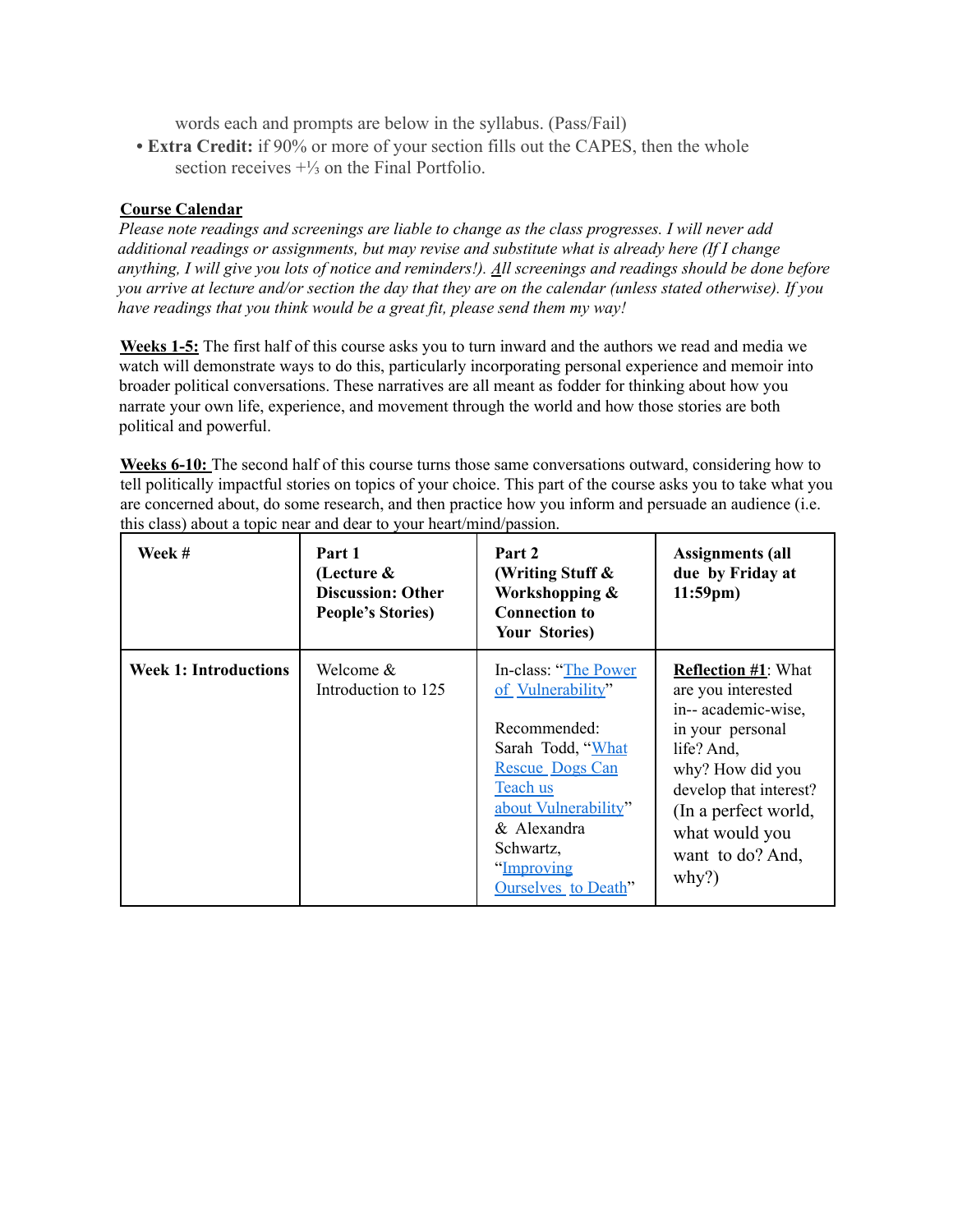| Week 2:<br><b>Stories &amp; Power</b>                                                                    | Read:<br>Gloria<br>Anzaldúa                                                                                                                                                                                                                      | Watch: Nanette<br>(Netflix) | <b>Reflection #2: Create</b><br>strategic plan.<br>a                                                                                                                                                                                                                              |
|----------------------------------------------------------------------------------------------------------|--------------------------------------------------------------------------------------------------------------------------------------------------------------------------------------------------------------------------------------------------|-----------------------------|-----------------------------------------------------------------------------------------------------------------------------------------------------------------------------------------------------------------------------------------------------------------------------------|
| *Please note that some of<br>the readings & screenings<br>discusss sexual<br>violence (Gay &<br>Nanette) | "Speaking<br>1n<br>$\&$<br>Tongues"<br>Roxanne Gay,<br>"Some Jokes are<br><b>Funnier Than Others"</b><br>Recommended:<br>"Margaret Cho: I<br><b>Invented the</b><br>Cancellation"<br>Topics: Humor,<br>Personal Narrative,<br>Regulating stories |                             | What are your main<br>goals for the next<br>year (or two)?<br>What about this<br>term? What things<br>prevent you from<br>working<br>towards those<br>goals? Map them<br>out as<br><b>SMART</b> Goals.<br>Note: This<br>reflection may be<br>a bit longer<br>than the word count. |

| 3:<br>Week<br>Organizing<br>$\boldsymbol{\&}$<br><b>Silences</b><br><b>Claiming</b><br><b>Space</b><br>(Part I) | Read: Audre Lorde,<br>"The Transformation<br>of Silence into<br>Language and<br>Action" & Joseph<br>Azam, "Last, First,<br>Middle" | Recommended:<br>"Introduction,"<br><b>Nonbinary: Memoirs</b><br>of Gender & Identify                                                                                            | Resume/CV<br><b>Assignment</b><br>Draft due Thurs in<br>section/Final due<br>by $11:59$ pm Fri                                                                                                                                                                                                                                                                            |
|-----------------------------------------------------------------------------------------------------------------|------------------------------------------------------------------------------------------------------------------------------------|---------------------------------------------------------------------------------------------------------------------------------------------------------------------------------|---------------------------------------------------------------------------------------------------------------------------------------------------------------------------------------------------------------------------------------------------------------------------------------------------------------------------------------------------------------------------|
| Week 4:<br>Claiming<br><b>Professional Space</b><br>& On Brand (Part<br>$\mathbf{I}$                            | Watch:<br>Homecoming<br>(Netflix)<br>Topics:<br>Developing a<br>brand; personal yet<br>marketable                                  | Read: Michael<br>Blackman, "The<br>decade Beyonce<br>made herself into a<br>legend" & Kiana<br>Fitzgerald, "Beyonce<br>is the 21st Century<br><b>Master of Leveling</b><br>Up'' | <b>Reflection #3: You</b><br>are curious about<br>X--why do you want<br>to work in that<br>field? And/or why<br>do you want to go to<br>graduate school?<br>What do you see as<br>your<br>role? What do you<br>imagine<br>contributing? Have<br>there been<br>challenges to you<br>moving down your<br>desired path? If so,<br>what and how<br>have they<br>affected you? |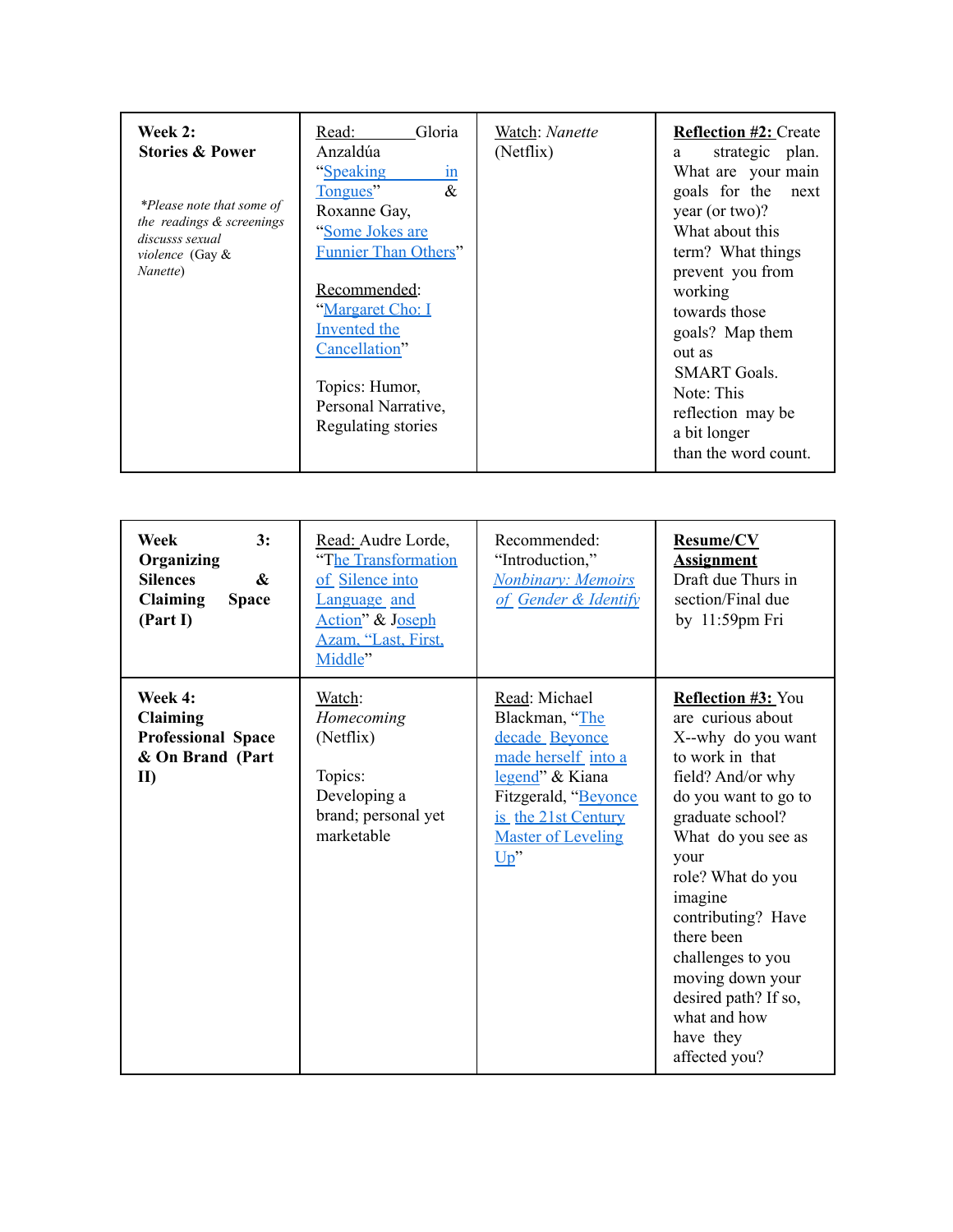| <b>Week 5:</b><br><b>Narrating Home</b><br><b>(Telling Stories)</b><br>with Food) | Watch: Chef's Table,<br>"Mashama Bailey"<br>(Vol. 6, Ep. 1) $&$<br>Recommended:<br>Ugly Delicious,<br>"Home<br>Cooking" (Episode<br>3) (Netflix) OR<br>Salt, Fat, Acid, Eat<br>$\text{(all!)}$<br>Read: Kat Chow,<br>"Going Home with"<br>Ocean Vuong"<br>Topics: Food | Due in Section:<br><b>Personal Narrative</b><br><b>Rough Draft</b><br>Talking Genre:<br>What makes a great<br>personal statement<br>& statement of<br>purpose or memoir/<br>journalistic essay?<br>$(+Workshop)$<br>Read: UC Personal<br><b>Statements &amp;</b><br><b>Statements of Purpose</b> |  |
|-----------------------------------------------------------------------------------|------------------------------------------------------------------------------------------------------------------------------------------------------------------------------------------------------------------------------------------------------------------------|--------------------------------------------------------------------------------------------------------------------------------------------------------------------------------------------------------------------------------------------------------------------------------------------------|--|
|                                                                                   | politics; Using<br>personal<br>experience effectively                                                                                                                                                                                                                  |                                                                                                                                                                                                                                                                                                  |  |

| Week 6:<br>On Curiosity &<br><b>Asking Questions</b>                                                         | Read: Gilbert,<br>"Curiosity and<br>Devotion to<br>Inquisitiveness" &<br>Finding Fred, "The<br>Genius of<br>Empathy" (Ep 1) | Pause, Reflect, &<br>Asess: what have we<br>read/watched so far?<br>What have you<br>thought about the<br>narratives we've<br>encountered? How<br>do you think of<br>autobiography now<br>(differently/the<br>same)? What goals<br>did you set? How is<br>the term going for<br>you in general? | <b>Personal Narrative</b><br><b>Final Draft</b>                                                                                                                                        |
|--------------------------------------------------------------------------------------------------------------|-----------------------------------------------------------------------------------------------------------------------------|-------------------------------------------------------------------------------------------------------------------------------------------------------------------------------------------------------------------------------------------------------------------------------------------------|----------------------------------------------------------------------------------------------------------------------------------------------------------------------------------------|
| Week 7: Turning<br><b>Out: Questions &amp;</b><br>Researching<br>Answers (&<br><b>Getting some</b><br>sleep) | Climate Change                                                                                                              | Hasan Minaj,<br>Patriot Act, "Oil"<br>(Vol 1) and "Brazil,<br>Corruption ad the<br>Rainforest" (Vol 4)<br>(Netflix) (Note:<br>episodes might change)<br>Read: Viet Than<br>Nguyen, "From Here<br>to Home"                                                                                       | <b>Reflection #4:</b><br>Sleep/Life Habits:<br>Pause and reflect on<br>your daily life and<br>sleep habits. Are<br>they sustainable?<br>What do you like?<br>What would you<br>change? |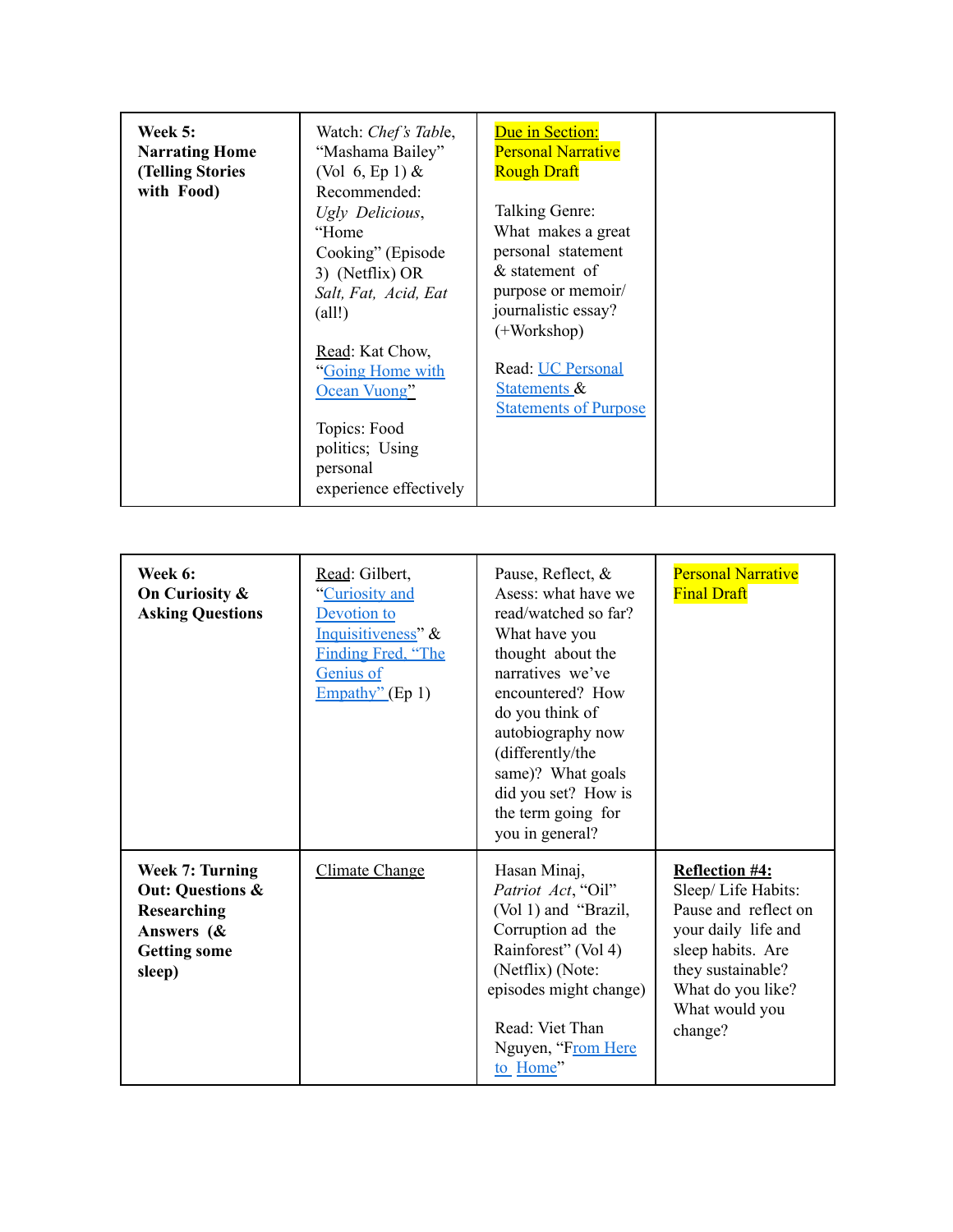| <b>Week 8: Talking</b><br>About your stuff                                                 | Listen: $1-2$ "This I<br><b>Believe Speeches"</b><br>& Frederick<br>Douglass, "What<br>to the Slave is the<br>Fourth of July?"<br>Read:Tom<br>Chiarella,<br>"The<br>Invisible Grip" &<br>"How to Tell a<br><b>Dragon Slaying</b><br>Story" | Due in section:<br>Speech (Rough<br>Draft)                                                                                                               |                                                                                                                                                                                                          |
|--------------------------------------------------------------------------------------------|--------------------------------------------------------------------------------------------------------------------------------------------------------------------------------------------------------------------------------------------|----------------------------------------------------------------------------------------------------------------------------------------------------------|----------------------------------------------------------------------------------------------------------------------------------------------------------------------------------------------------------|
| Week 9:<br>The Internet, A<br><b>Million Audiences,</b><br>& Our Digital<br><b>Stories</b> | Watch (in class):<br>"Walk, Run, Cha<br>Cha Cha"<br>Recommended:<br>Roxanne Gay,<br>"When Twitter<br>Does What<br>Journalism Can't"                                                                                                        | Digital Decluttering:<br>Recommended: "The<br><b>Attention Economy"</b><br>& Tim Kreider,<br>"The<br><b>Busy Trap"</b><br>Reflection &<br>Wrapping it Up | <b>Speech (Final Draft</b><br>$\mathcal{X}_{\cdot}$<br>Slides)--Uploaded<br>to Turnitin. Your<br>actual speech will<br>be due the day you<br>sign up for it this<br>week (i.e. Mon or<br>Wed in section) |
| Week 10: Public<br>Storytelling &<br><b>Reflecting Back</b>                                | No class!                                                                                                                                                                                                                                  | No class!                                                                                                                                                | <b>Final Reflection</b><br>& Portfolio                                                                                                                                                                   |
| <b>Happy Summer</b><br><b>Break Y'all!</b>                                                 | Relax.                                                                                                                                                                                                                                     | Reboot.                                                                                                                                                  |                                                                                                                                                                                                          |

# **Some Random Recommended Readings & Screenings:**

(AKA cool personal essays, poems, and screenings that did not fit on the syllabus):

Arielle Bernsetin, "Mari Kondo and the Privilege of Clutter" *Chef's Tabl*e, "Cristina Martinez" (Vol 5, Ep 1) (Netflix) Phoebe Bronstein, "Our Modern Attempt to Control Pregnancy is Just another Attempt to Control Women's Bodies" & "Violently Inclined" & "Quiet Times" Kristi Coulter, "Enjoli" Hannah Gadsby, "Three Ideas. Three Contradictions. Or not." Roxane Gay, "A Tale of Three Coming Out Stories" (in *Bad Feminist*) Roxane Gay, "What fullness is" Myriam Gurba, "Pendeja, You Ain't My Steinbeck" bell hooks, "Moving Beyond Pain" Wayne Koaustenbaum, "My 80s" NPR, "She's Funny" (NPR Special Column)